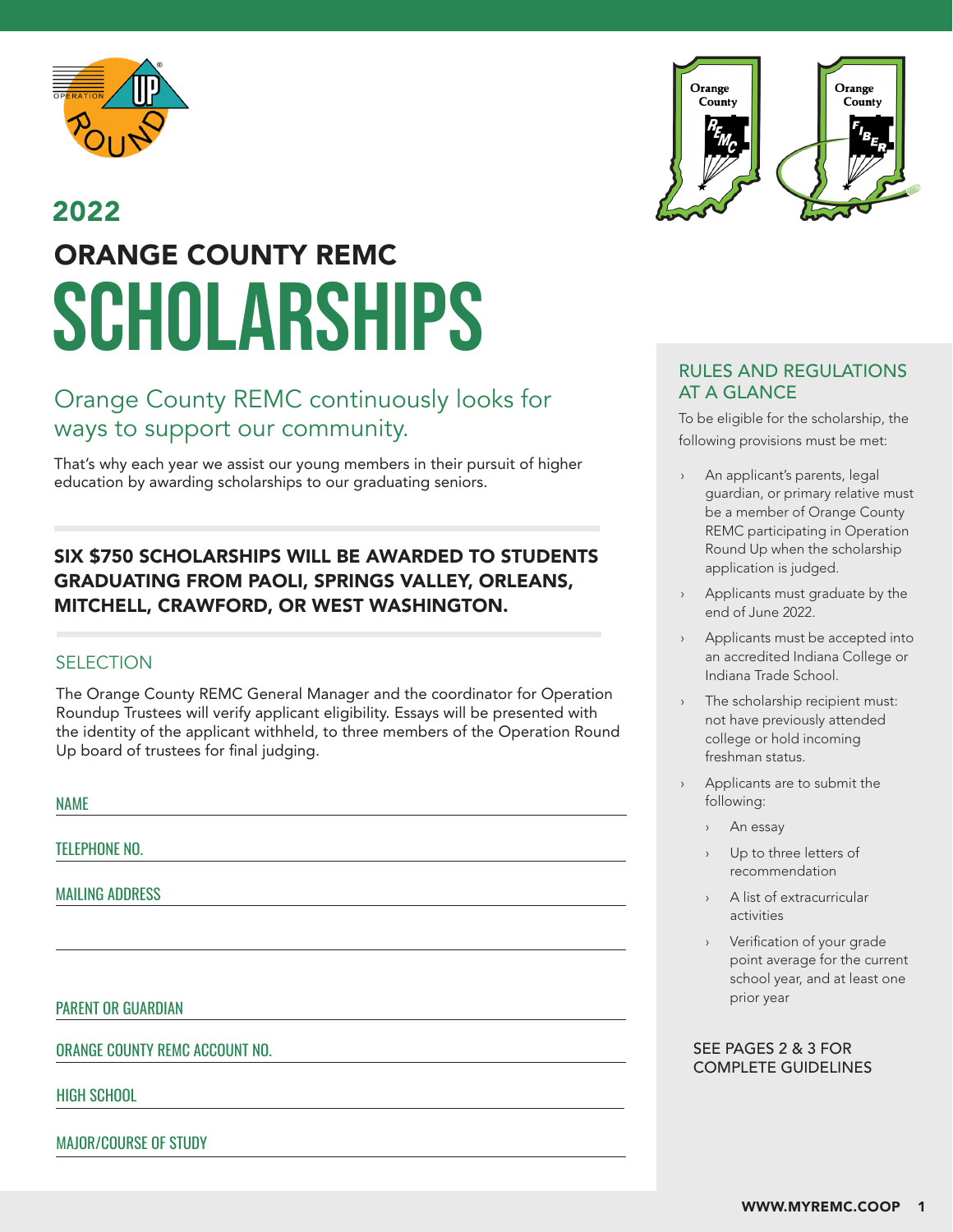

### SCHOLARSHIP Guidelines ORANGE COUNTY REMC

Publication: Please include a photo of yourself for publication. If space permits, a scholarship recipient's essay may be published in the Orange County REMC Indiana Connection magazine. When choosing a photo to send, please send a professional quality head shot (NOT a full body "glamour" shot. Please do not send photos with pets, vehicles or other props.)

Judges: The Orange County REMC General Manager and the coordinator for Operation Roundup Trustees will verify applicant eligibility. Essays will be presented with the identity of the applicant withheld, to three members of the Operation Round Up board of trustees for final judging.

**Judging Criteria:** The essay must be 700 words, but not more than 1000 words. Content is much more important than length. The essay should be typed, and will be evaluated on content. While the essay makes up half of the final score, other areas are just as important. Please list other activities as well – at school, church, at work, in your community, etc. Also, verification of your grade point average must be provided for the current school year, and at least one prior school year (include more, if you so choose). You may provide up to three letters of recommendation. Judges will look at overall achievements and accomplishments – not just your writing ability or GPA.

**Scoring:** Applications will be evaluated on the following:

- **50% Essay:** The essay will be judged on originality and content. Is it informative and thought provoking? Are assertions and comments supported with facts or practical ideas? Is it written from a young person's point of view? Remember, the essay should be the work of the student applying for the scholarship. Editing, grammar, sentence structure etc., are considered.
- 25% Community/School Involvement: Student activities in school, at home, community, work, etc., will enhance a student's application. Be sure to mention any special recognitions, offices you now or have held in the past, or awards you have received.
- 25% Academics/Letter of Recommendation: Each applicant must verify their academic standing for the current school year, and at least the previous year as well. Have your guidance department fill in the appropriate line on the application, or include a letter from a guidance counselor simply verifying your overall grade point average for the current and past year. A transcript is not necessary, but may be included if it is easier than a letter. Class ranking, if possible, is also helpful. You may submit up to three letters of recommendation from non-family members (teacher, employer, community leader, guidance counselor, pastor etc.) An exception is permitted for home schooled applicants who wish to have a letter presented from a parent instructor.

Possible Interview for Finalist: In the event the judging is close, finalists may be asked to take part in an interview with the judges. The interview will be kept very informal, will be brief, and will focus on a student's goals, personality, initiative, etc.

Helpful Hints: Ask yourself: what do I think? Who – what – when – where – why – how... Then explain these thoughts in a logical manner. Keep in mind the judges want essays written by young people. Help from parents or teachers are encouraged, but the emphasis should be on your ideas and thoughts.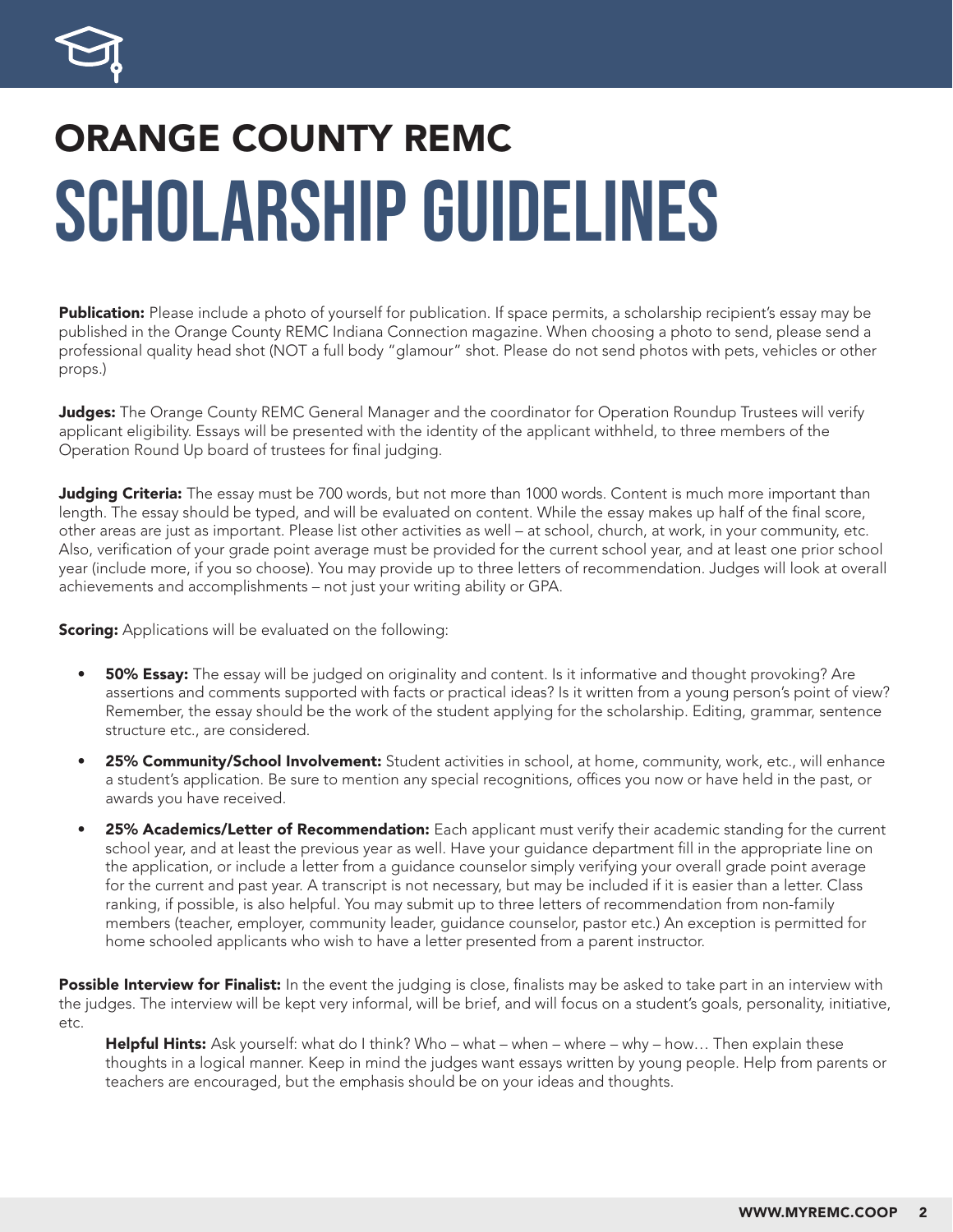

### SCHOLARSHIP Guidelines ORANGE COUNTY REMC

**Essay Topic:** In 700 words or more (please limit to a maximum of 1000) please choose ONE of the following topics for your essay.

- 1. What is Rural Electrification? When did it begin? What is an electric cooperative? How does it different from other electric companies? Where do the profits go? What is the mission of Orange County REMC? How is Orange County REMC fulfilling that mission?
- 2. What is Operation Roundup? How does it work? Where does money come from… where does it go? What is your opinion about electric cooperatives? What is your opinion about Operation Roundup and would you recommend someone participate in Operation Roundup? Why would somebody want to participate? Who should be applying for Operation Roundup funds? What benefits are there to ORANGE COUNTY REMC members who contribute to Operation Roundup? What do grant recipients have to say about Operation Roundup?

References: A participant may put his or her name on or in the essay. Students are encouraged to interview and quote recognized local authorities or reliable sources, including REMC members and employees as well as Operation Roundup participants and directors. Appropriate credit should be given for any quotes but a bibliography is not needed. Plagiarism is a serious offense that tarnishes and even ruins people's careers. Plagiarism is not permitted in college or business and will not be permitted in the essays. Information is available at www. myremc.coop and in Orange County REMC's Indiana Connection magazine.

Registration: All applicants must attach the application form to the front of their essay and letter(s) of recommendation.

*Applications may be hand delivered to the Operation Roundup Coordinator, Hannah Carter, during business hours*  or mailed to: Orange County REMC, Attention Hannah Carter, PO Box 208 Orleans, IN 47452. Please do not staple paperwork or use binders.

#### Application Submission Check List:

- □ Parent/Guardian is Orange County REMC Member
- □ Parent/Guardian participates in Operation Round Up program
- □ Attending an Indiana Accredited College or Trade School. If you have an acceptance letter, please provide a copy
- □ Application complete
- ̆ Essay complete
- □ Up to three letters of recommendation
- $\Box$  Professional head-shot photo for publication
- □ Scholastic record complete

### Deadline: Applicants must submit their applications and essay before February 18, 2022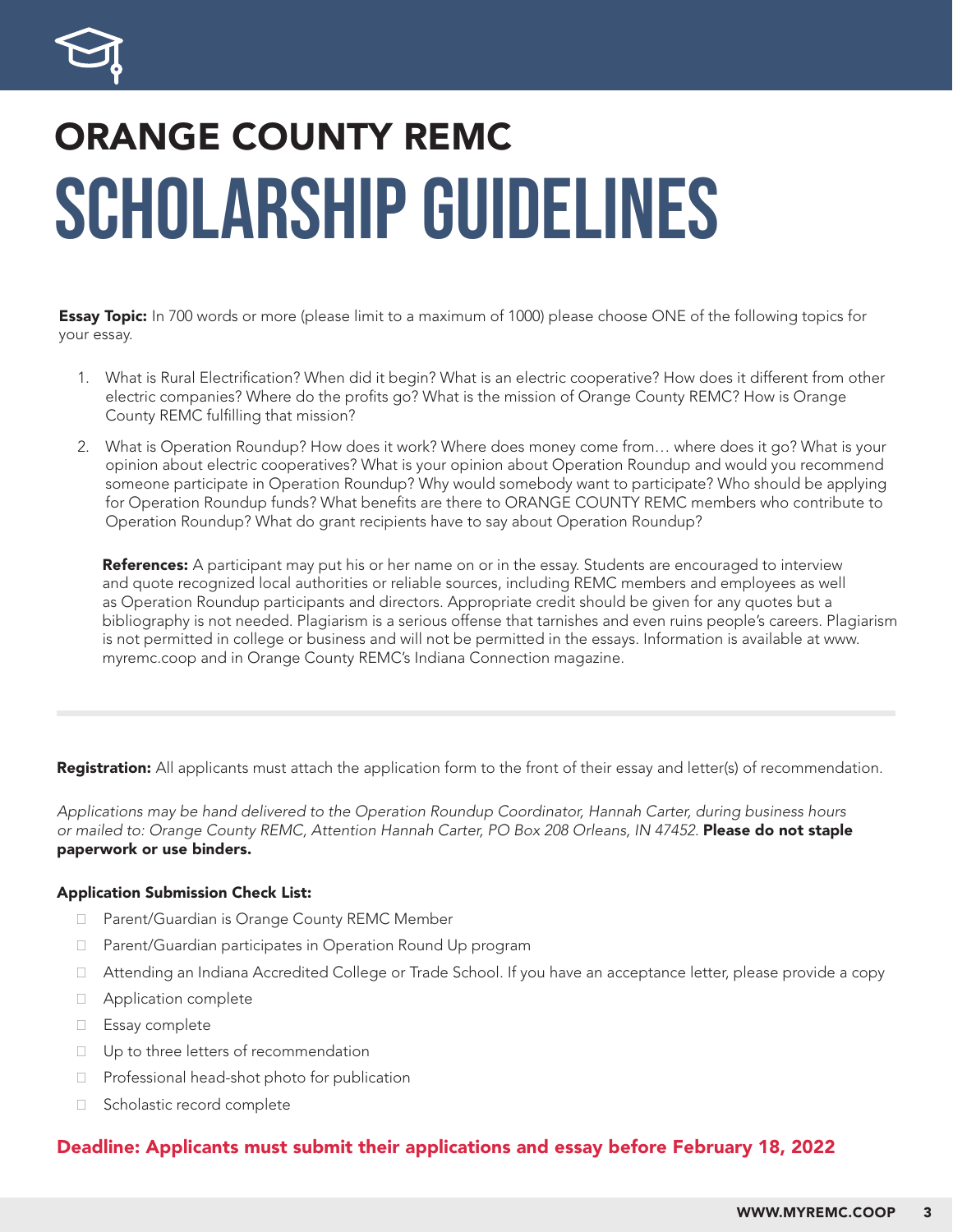

## SCHOLARSHIP APPLICATION ORANGE COUNTY REMC

# PERSONAL ACHIEVEMENT (SCHOOL ACTIVITIES) Activity No. of Years Position Held ADDITIONAL NOTES PERSONAL ACHIEVEMENT (NON-SCHOOL ACTIVITIES) Activity No. of Years Position Held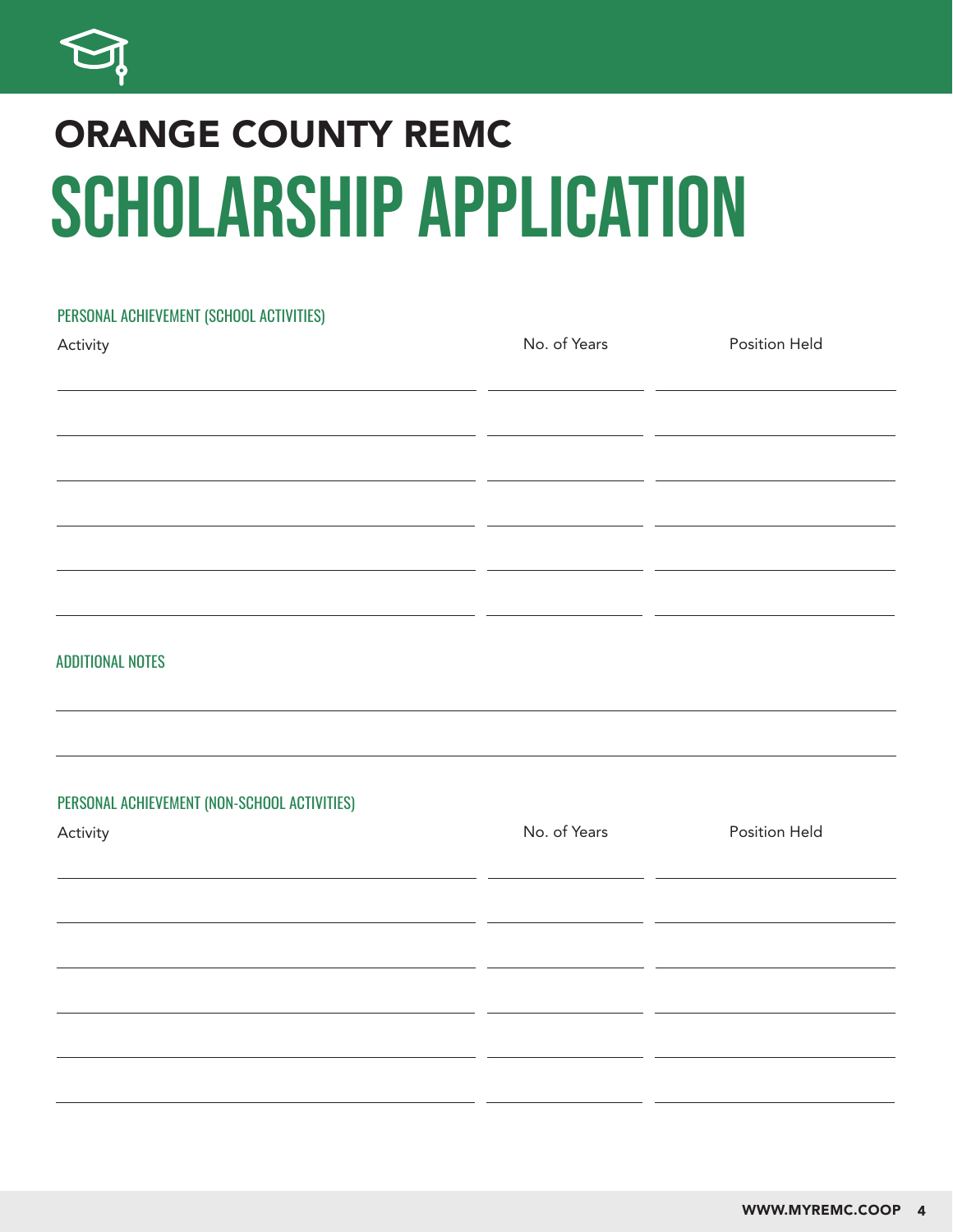

### SCHOLARSHIP APPLICATION ORANGE COUNTY REMC

### OTHER ACTIVITIES OR ACHIEVEMENTS

| Jobs                                                                                   | No. of Years | <b>Position Held</b> |
|----------------------------------------------------------------------------------------|--------------|----------------------|
|                                                                                        |              |                      |
|                                                                                        |              |                      |
|                                                                                        |              |                      |
|                                                                                        |              |                      |
|                                                                                        |              |                      |
| Special talents and training (list special workshops, classes outside of school, etc.) |              |                      |
|                                                                                        |              |                      |
|                                                                                        |              |                      |
|                                                                                        |              |                      |

Honors received in school (list any special awards or recognitions received for academics, clubs, sports, teams, etc.)

#### STATEMENT OF APPLICANT AND PARENT/GUARDIAN

Date Signature *Applicant*

Signature

*Parent/Guardian*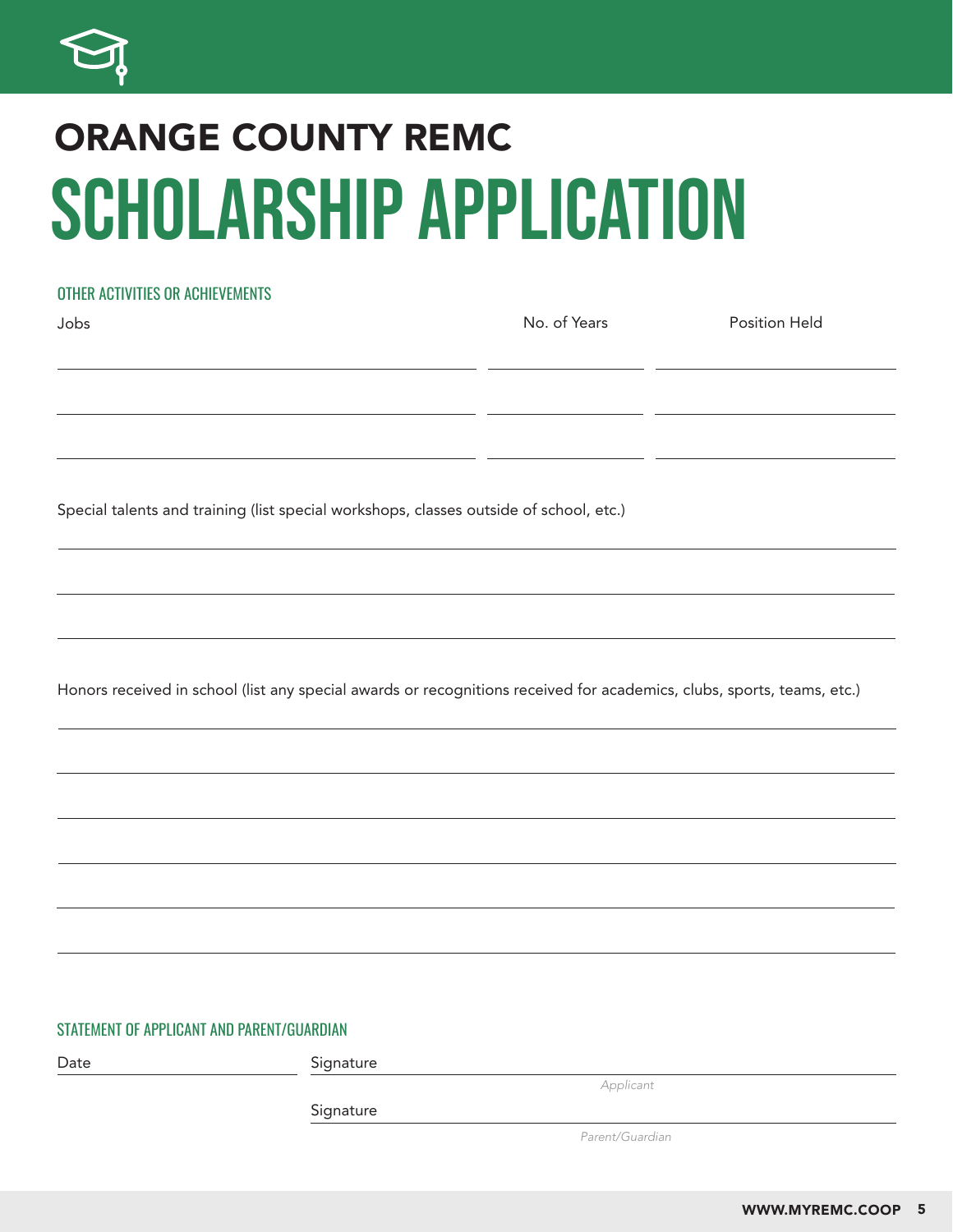

### SCHOLASTIC RECORD ORANGE COUNTY REMC

### SCHOLASTIC RECORD FOR (NAME):

*(To be completed by the high school principal or counselor)*

ATTACH TRANSCRIPT OF APPLICANT'S GRADES SIGNED BY SCHOOL OFFICIAL. APPLICANT INFORMATION MUST BE CONFINED TO THE OFFICIAL NOMINATION FORM WITH NO ATTACHMENTS OTHER THAN TRANSCRIPT.

NUMBER OF STUDENTS IN SENIOR CLASS

CLASS RANK JUNIOR YEAR: CLASS RANK SENIOR YEAR:

SCHOLASTIC AWARDS

#### CUMULATIVE GRADE POINT AVERAGE ON A SCALE OF 4.0

ACT SCORES

Composite

#### SAT SCORES

Verbal Math